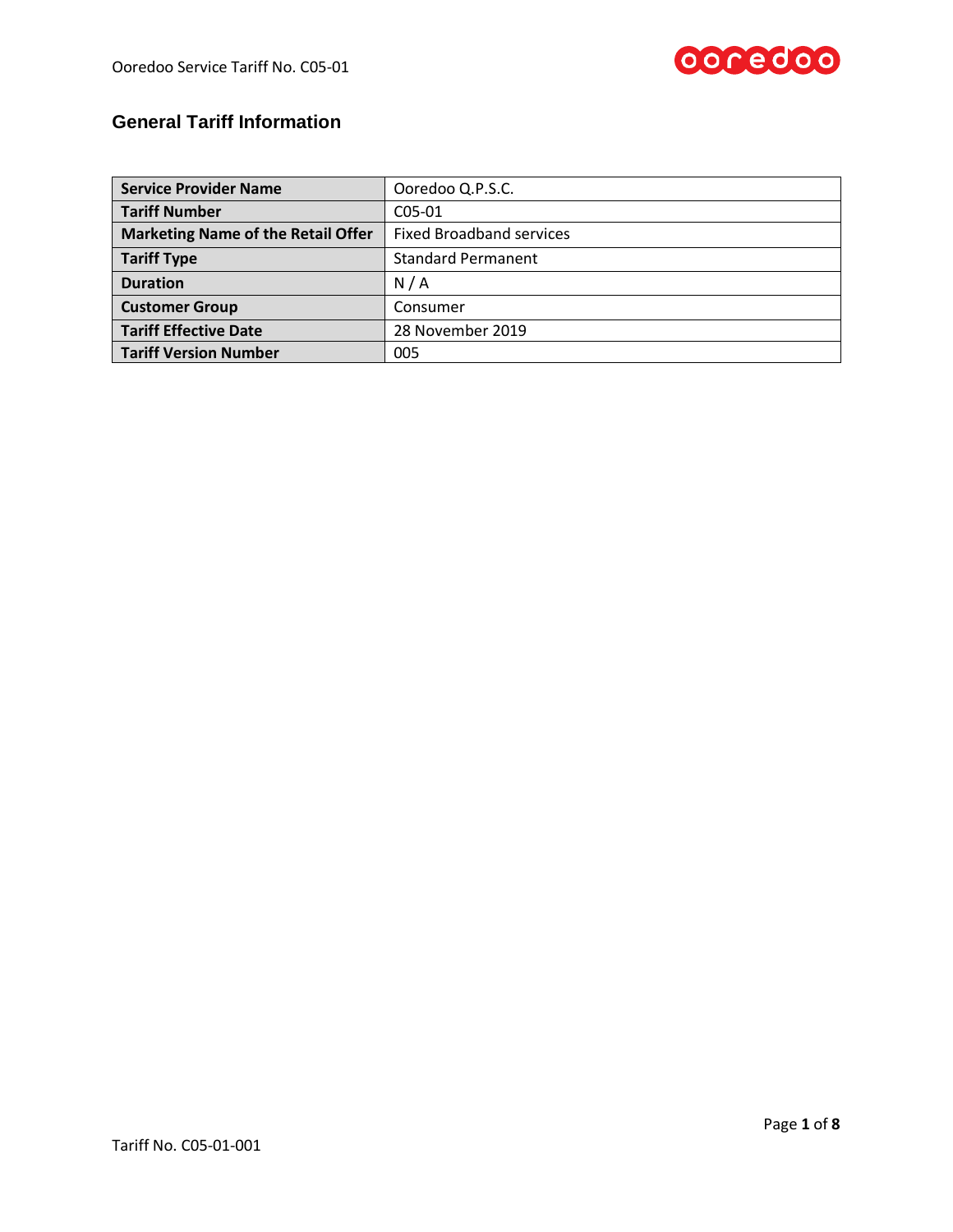

## **1. Definitions**

- **1.1.** ADSL Asymmetric Digital Subscriber Line. A data communications technology that enables fast data transmission ove[r copper](http://en.wikipedia.org/wiki/Copper) [telephone lines.](http://en.wikipedia.org/wiki/Telephone_line)
- **1.2.** Bit the lowest unit of data usage.
- **1.3.** Broadband–High-speed Internet access through fixed and wireless networks.
- **1.4.** Connection Charges the charges identified in the applicable tariff for connection of the basic and optional services and payable once in advance
- **1.5.** CPE Customer premises equipment. Typically refers to a broadband modem or Wi-Fi router.
- **1.6.** Domain-Name is an Internet address, i.e. "ooredoo.qa"
- **1.7.** Email Account– The username and password details required in order to access an Email Box.
- **1.8.** Email Address Domain-based address by which a user is referred to. I.e. "user@domain.name"
- **1.9.** Email Box Is an allocated space on Ooredoo servers associated with an email account where the user can send and receive emails
- **1.10.**Monthly Rental Fee the monthly subscription fee identified in the applicable tariff and payable every months in advance
- **1.11.**IP: Internet Protocol, a network layer (OSI layer 3) protocol.
- **1.12.**Mozaic is an IP based television, which is included in the triple play package.
- **1.13.**Ooredoo: Ooredoo Q.S.C (formerly (QTel) Q.S.C.)
- **1.14.**Router An intelligent device that enables a number of end-user consumer electronic devices to share a single data service simultaneously.
- **1.15.** Service Internet (including Broadband and WiFi), offerings, any combination thereof and/or any of these Internet offerings individually.
- **1.16.**Web Hosting: is a Web site that is hosted and operating in Ooredoo computer servers connected to the Internet.
- **1.17.**WiFi Wireless high-speed access to the Internet provided using IEEE-802.11 technology.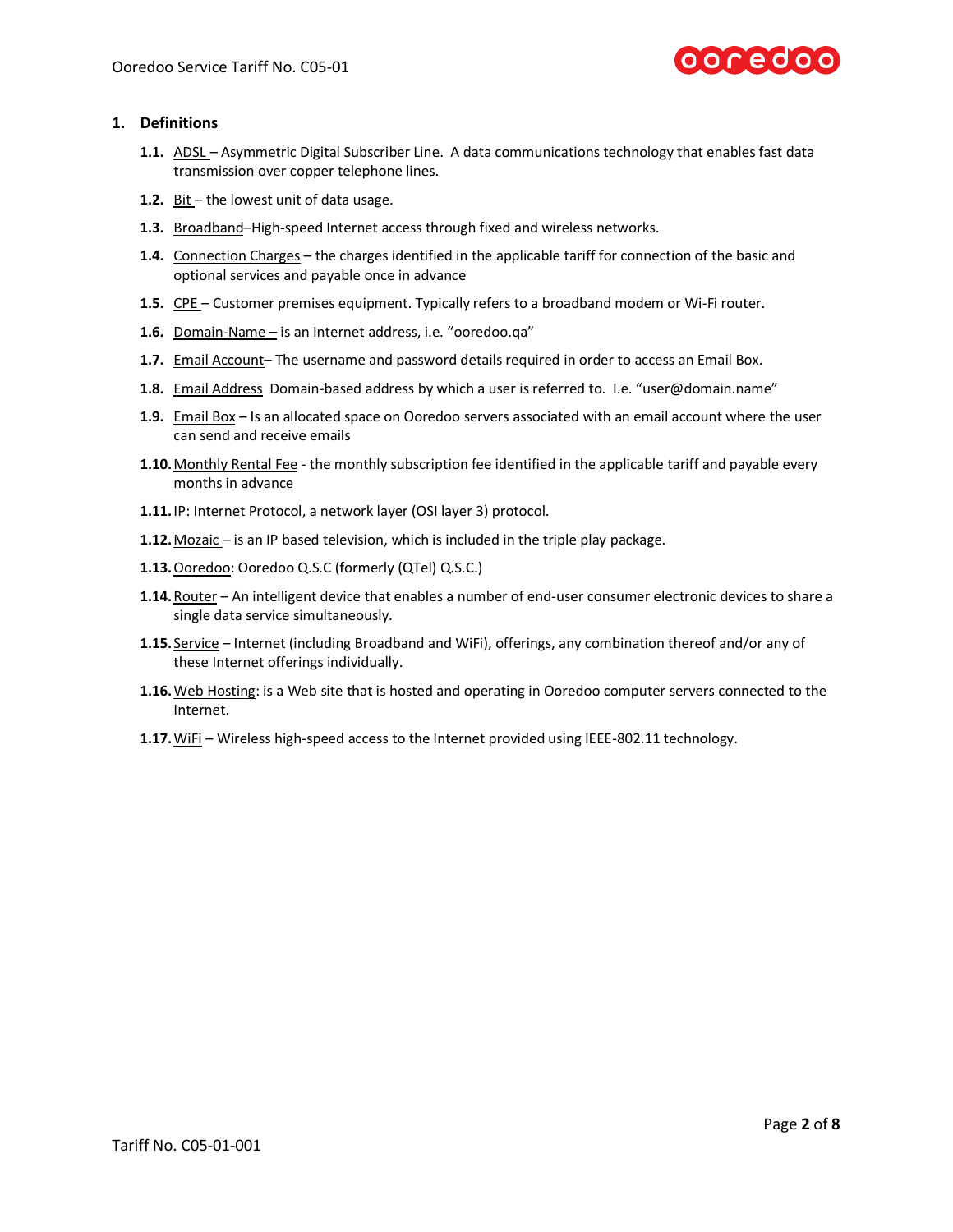

# **2. Tariff Terms and Conditions**

- **2.1.** This tariff is neither a special promotion nor a readjustment.
- **2.2.** This tariff will be effective as of the date established in this tariff and will automatically cease being effective if, subject to CRA approval, Ooredoo publishes a new tariff for this service or publishes notification on its webpage that this tariff is no longer effective.
- **2.3.** From time to time, and subject to CRA approval, Ooredoo may publish promotions and readjustments on its webpage or by other means. Such promotions and readjustments will automatically modify this tariff as specified by Ooredoo as of the date Ooredoo publishes such promotions or readjustments.
- **2.4.** This tariff contains rates and charges applicable to the provision of consumer broadband services.
- **2.5.** These terms and conditions are in addition to the terms and conditions specified in other tariffs and General Terms and Conditions for Consumer Services where referenced.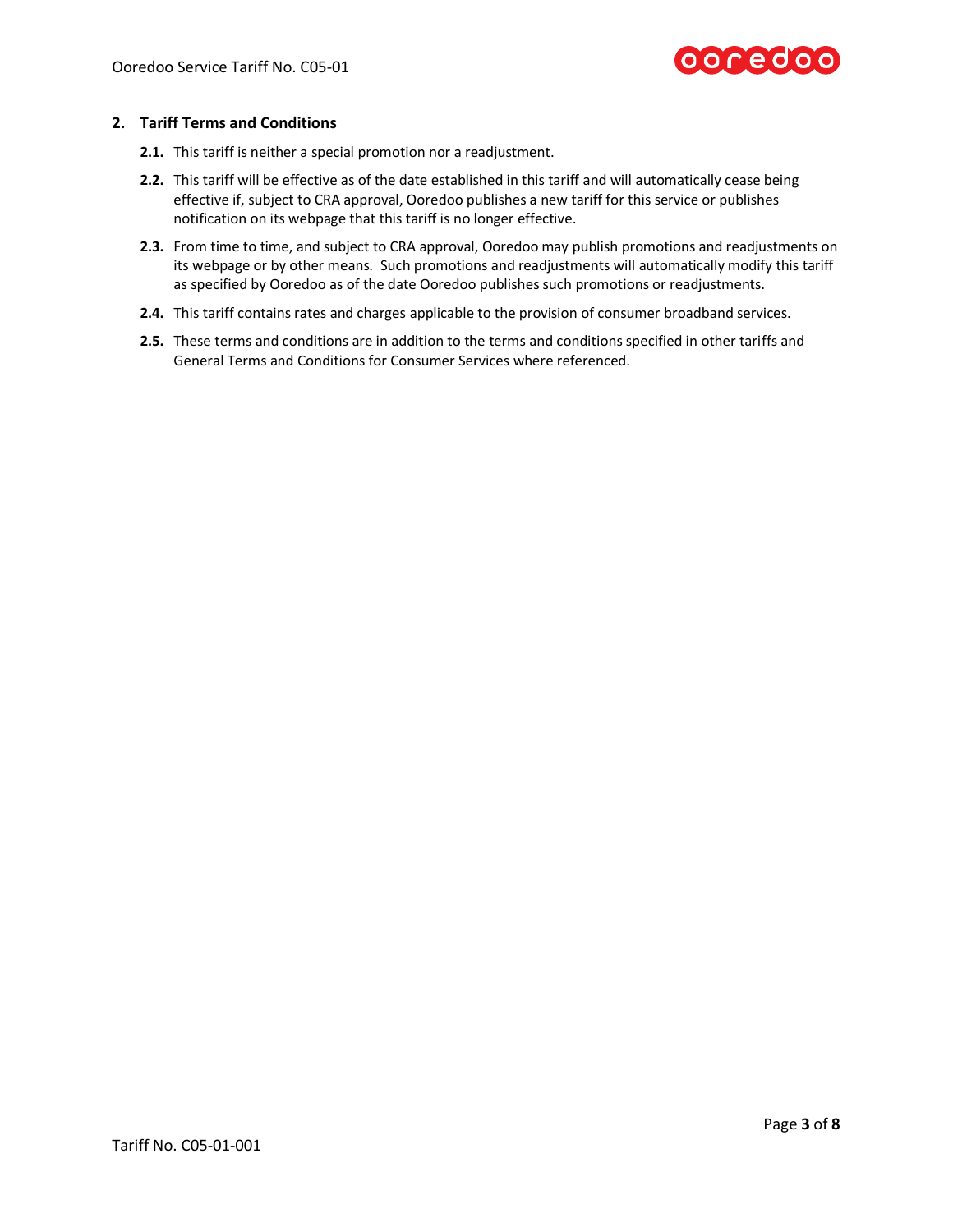

## **3. Service Description**

- **3.1.** Broadband is fast access to the Internet for surfing the Web, downloading and uploading data such as movies, music, videos, pictures and other files. Fixed broadband service may be delivered to the subscriber via a variety of technologies including ADSL.
- **3.2.** Subscriber have an option to subscribe to the following packages:

**3.2.1.** Double Play: Landline and Internet.

**3.2.2.** Triple Play: Landline, Internet, and IP television (Mozaic).

- **3.3.** Each broadband service variant includes provision of a Wi-Fi Router which enables the subscriber to connect a number of consumer electronic devices to the broadband service simultaneously.
- **3.4.** Commencement of Service: The subscriber will be provided with the necessary CPE and service installation required in order to use the service. The service will be providedwithin30 consecutive days from order, subject to technical feasibility.

# **4. Features**

## **4.1.** Included Services:

|             | 1Mbps             | 2Mbps                                                 | 4 Mbps            | 8Mbps             |
|-------------|-------------------|-------------------------------------------------------|-------------------|-------------------|
|             |                   |                                                       |                   |                   |
| Domain Name |                   | Free with the following address: www.[Domain Name].qa |                   |                   |
| Web Hosting | 15 MB             | 25 MB                                                 | 50 MB             | 100 MB            |
| Email box   | 3 email addresses | 3 email addresses                                     | 3 email addresses | 3 email addresses |
|             | with 250 MB       | with 500 MB                                           | with 1GB mailbox  | with 2GB mailbox  |
|             | mailbox space per | mailbox space per                                     | space per email   | space per email   |
|             | email account or  | email account or                                      | account or box    | account or box    |
|             | box               | box                                                   |                   |                   |

#### **5. Charge rates**

**5.1.** Service rates

| Speed  | Connection     | Double Play            | <b>Triple Play</b>                  |                   |
|--------|----------------|------------------------|-------------------------------------|-------------------|
|        | $fee - one-$   | Unlimited Internet and | Unlimited Internet, Landline and IP |                   |
|        | time charge at | Landline Package       | <b>Television Package</b>           |                   |
|        | inception      | Monthly recurring      | Set Top Box                         | Monthly recurring |
|        | (QAR)          | charge rate            | (QAR)                               | charge rate       |
|        |                | (QAR)                  |                                     | (QAR)             |
| 1 Mbps | 199            | 250                    | Free of charge                      | 250               |
| 2 Mbps | 199            | 350                    | Free of charge                      | 350               |
| 4 Mbps | 199            | 433                    | Free of charge                      | Not available     |
| 8 Mbps | 199            | 633                    | Free of charge                      | Nor available     |

**5.1.1.** Customers subscribing to the broadband service will receive the broadband CPE free of charge.

**5.1.2.** Customers will be charged on a monthly base. A three month minimum service period applies.

- **5.1.3.** Customers can get additional Set-Top Box for IP Television free of charge (subject to technical feasibility).
- **5.1.4.** If the customer is subscribed to 1 Mbps and 2 Mbps double play packs, the upload and download speed ratio is 1:2. If the customer is subscribed to 1 Mbps or 2 Mbps Triple play packs, the upload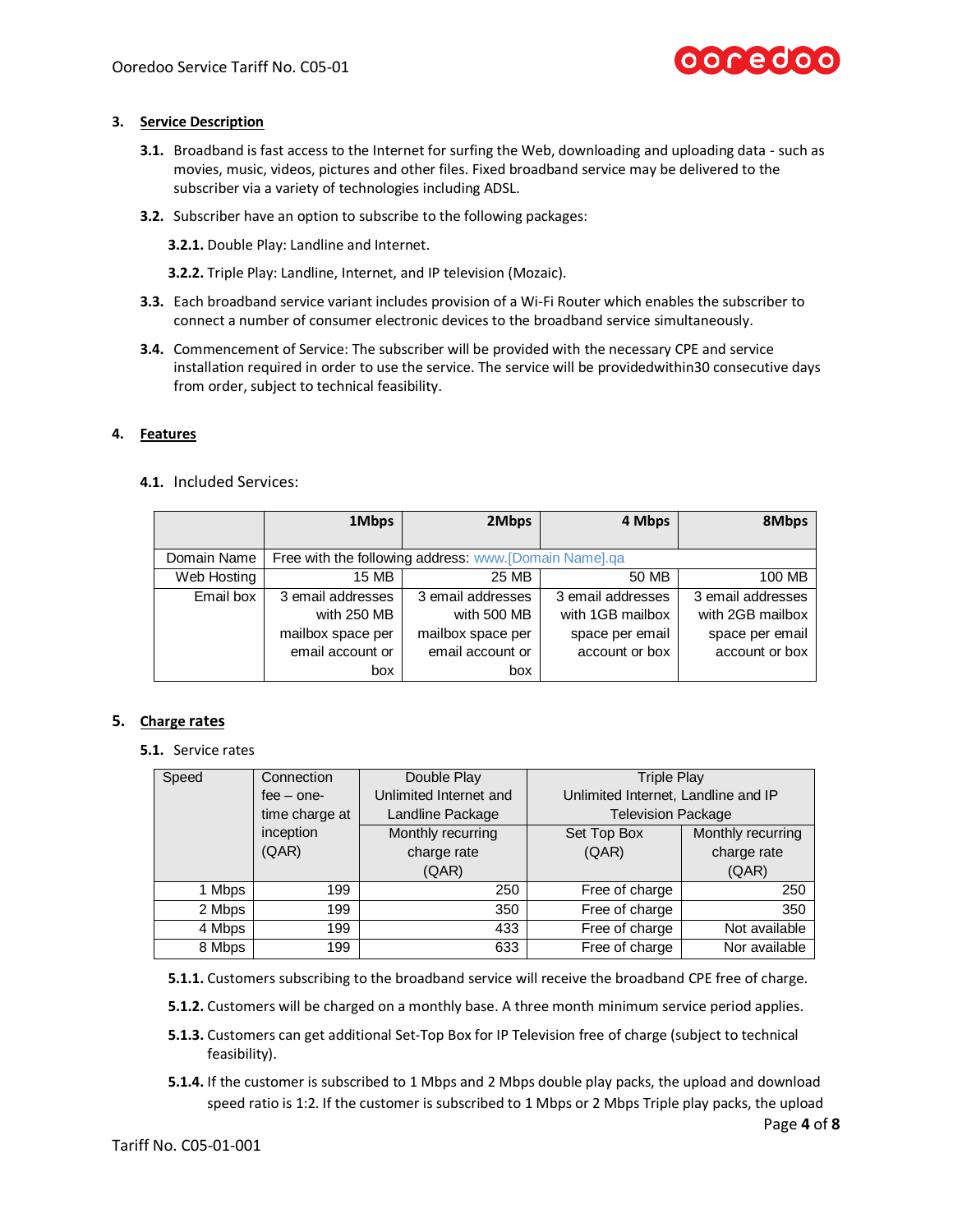

and download speed ratio is 1:4. Example: Customer subscribed to 1 Mbps double play will get download speed up to 1 Mbps and upload speed up to 0.5 Mbps. Customer subscribed to 1 Mbps Triple play pack will get download speed up to 1 Mbps and upload speed up to 0.25 Mbps.

- **5.2.** Service modifications rates:
	- **5.2.1.** Upgrade speed: no charge
	- **5.2.2.** Reduce speed level: no charge
	- **5.2.3.** There is no administration charge applicable for upgrading or downgrading basic Mozaic packages.
- **5.3.** Shift of service:

Shift of broadband service from one property address to another is charged at QAR 100 to the same account holder. There is an additional fee of QR 199 to move the triple play service (Total charge of QR 299). This price does not include any shift of the related consumer landline service.

**5.4.** Additional features and services:

| <b>Service</b>                    | Set-up fee (one-time charge at | <b>Monthly recurring</b> |
|-----------------------------------|--------------------------------|--------------------------|
|                                   | inception) (QAR)               | charge rate (QAR)        |
| Additional Web Hosting space (per | 50                             | 15                       |
| 2MB)                              |                                |                          |
| Additional email box              | 50                             | 10                       |
| Additional email box storage      | No charge                      | 2 per MB (in minimum     |
|                                   |                                | 5MB increments)          |
| Additional email address          | 30                             | 30                       |
| Domain name                       | 50                             | 20                       |

#### **5.5. Copper to Fiber Migration**

**5.5.1.** Customer currently subscribed to Ooredoo copper fixed line services will qualify for the below offer when migrated to Ooredoo fiber broadband services.

| <b>Copper Plan</b> | <b>Copper Price (QAR)</b> | <b>Fiber Plan</b> | <b>Fiber Price (QAR)</b> | <b>Migration Offer</b>                                                                                                            |
|--------------------|---------------------------|-------------------|--------------------------|-----------------------------------------------------------------------------------------------------------------------------------|
| 1 Mbps             | 250                       | 50 Mbps           | 300                      | QAR 250 retail monthly<br>rental for first six (6)<br>months after migration.<br>Thereafter the price will<br>increase to QAR 300 |
| 2 Mbps             | 350                       | 50 Mbps           | 300                      | Pay QAR 50 lower price<br>get higher bandwidth.                                                                                   |
| 4 Mbps             | 433                       | 150 Mbps          | 400                      | Pay QAR 33 lower price<br>get higher bandwidth.                                                                                   |
| 8 Mbps             | 633                       | 500 Mbps          | 550                      | Pay QAR 83 lower price<br>get higher bandwidth.                                                                                   |

**5.5.2.** All additional details about the consumer fiber plans can be found in C05-02 Consumer Fiber Broadband Tariff document which is available at <https://www.ooredoo.qa/portal/OoredooQatar/regulatory>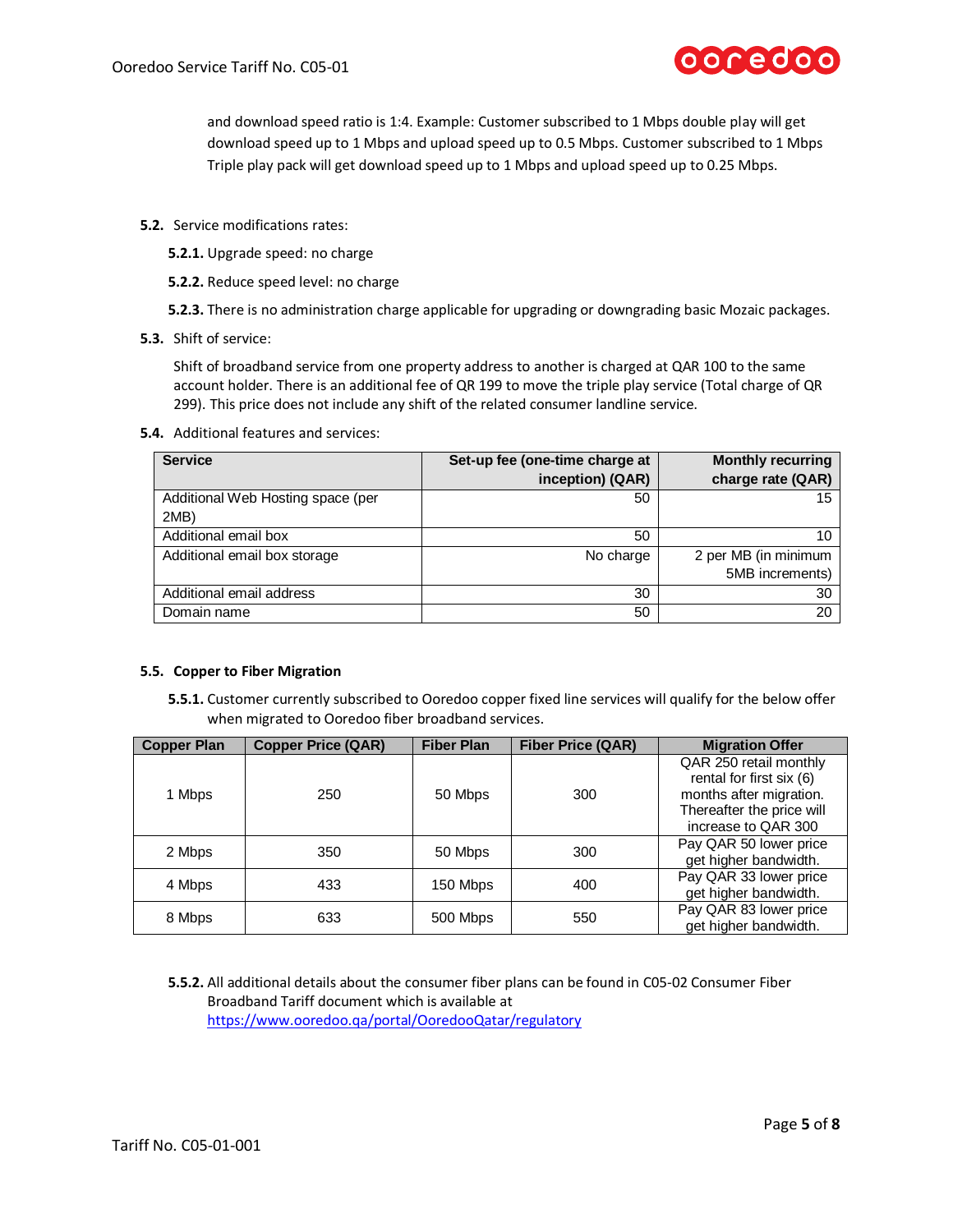

#### **6. Service Provider obligations**

- **6.1.** Broadband may not be available in the subscriber's area, their specific location or may not be compatible with their specific landline connection. In order to verify that Ooredoo can provide this service, Ooredoo will need to do the following:
	- **6.1.1.** Verify that the subscriber's landline is in an area where they can receive broadband services;
	- **6.1.2.** Verify that the technical characteristics of the subscriber's landline can support broadband services which may require performing a landline test.
- **6.2.** Ooredoo is responsible for servicing and providing technical maintenance of the service. Ooredoo will not provide any maintenance of the subscriber's equipment, including the modem or any additional equipment necessary to connect the service. Ooredoo is not responsible for any delays caused in installation due to the subscriber's absence at the agreed installation date or time.
- **6.3.** Ooredoo may, if necessary to protect the network system, suspend, terminate or downgrade a particular broadband service.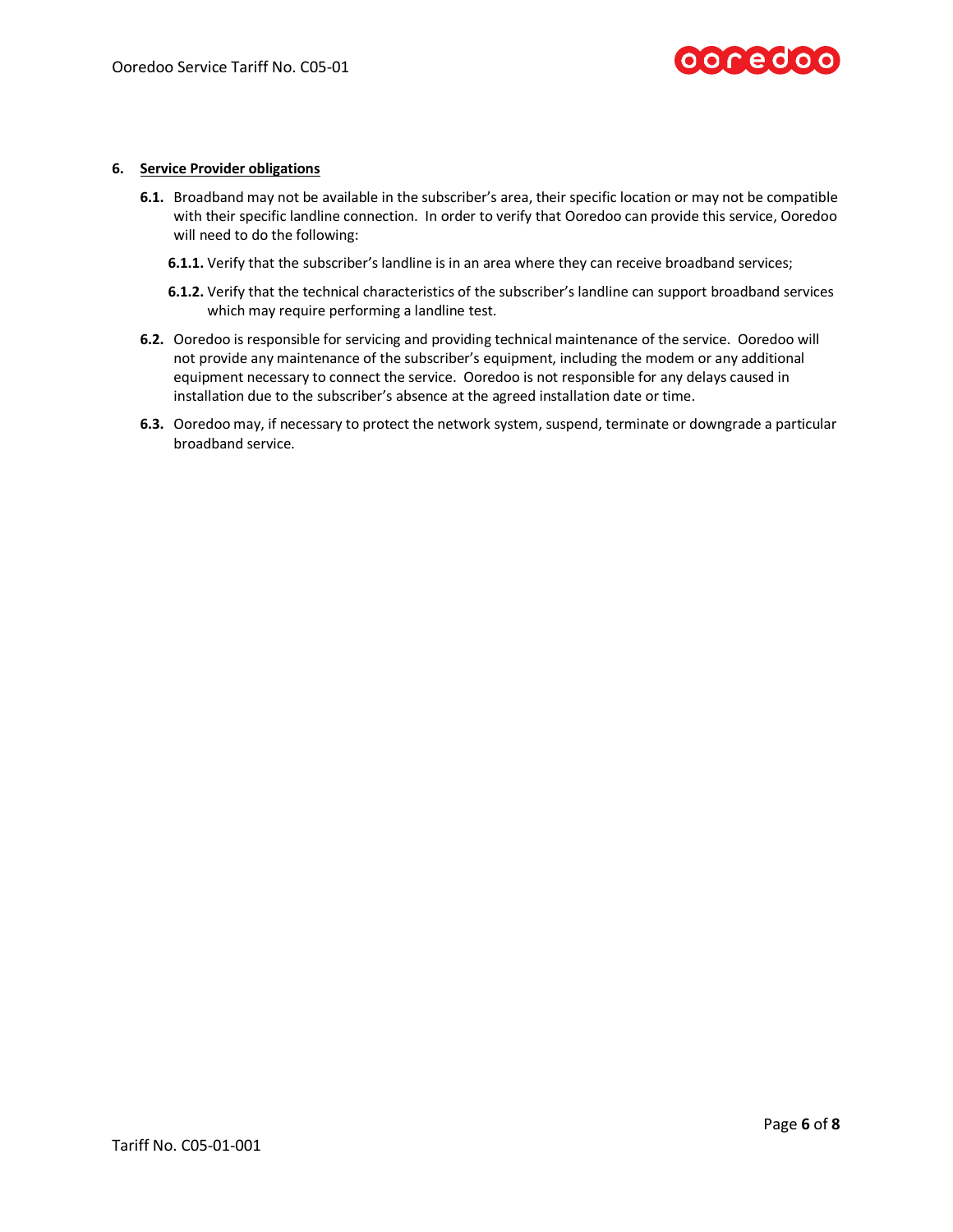

#### **7. Customer obligations**

- **7.1.** Minimum service period: The minimum service period for the broadband service is three (3) months commencing from the date of activation of service.
- **7.2.** The subscriber must subscribe to the Ooredoo consumer landline service in order to be able to subscribe for the fixed broadband service.
- *7.3.* Customers may terminate the service before the end of the relevant minimum service period but the customer will be liable for any charges waived at inception of the service if cancelling within the 3 month minimum service period. In this case the customer will be charged QAR for a wifi router and QAR 300 for a Set-Top Box for IP Television.
- **7.4.** Customers are responsible for backing-up their entire systems before broadband installation takes place and ensuring that the software installed in their computer equipment (and other devices) is compatible with the service and related software.
- **7.5.** Equipment: In addition to the CPE equipment provided by Ooredoo, the customer may also acquire the equipment that they intend to use to receive the service from a third-party, provided that all equipment used to connect to Ooredoo's networks and facilities is approved by CRA and is compliant with current requirements for technical standards and specifications. Ooredoo's General Terms and Conditions for Consumer Services, Article 11 (Connecting Subscriber Equipment) refers.
- **7.6.** The customer shall comply with any reasonable request by Ooredoo concerning the configuration of their devices and/or the use of the service.
- **7.7.** Ooredoo may require the customer to submit information reasonably related to the service or their connected data devices.
- **7.8.** The subscriber undertakes to use the service personally and for their private interest, and shall not transfer the service or assign it to a third party without obtaining Ooredoo's prior written consent.
- **7.9.** Personal Identification Number (PIN): Ooredoo will also provide with two personal identification numbers (PINs) related to the subscriber's account: a system PIN and a Purchase PIN. The subscriber will need these PINs in order to access the subscriber's account and make any changes. The subscriber should keep both PINs in a secure place order to protect the subscriber's account and privacy.
- **7.10.**PIN Confidentiality: The Subscriber shall be fully responsible for the PINs (both settings and purchase) and shall keep them confidential. The Subscriber alone shall bear the costs arising from the use or misuse of such PINS or the losses arising from such misuse, whether resulting from negligence or intentional disclosure. In order to maintain PIN confidentiality, the Subscriber should change his PIN from time to time.

\*\*\*\*END OF TARIFF\*\*\*\*